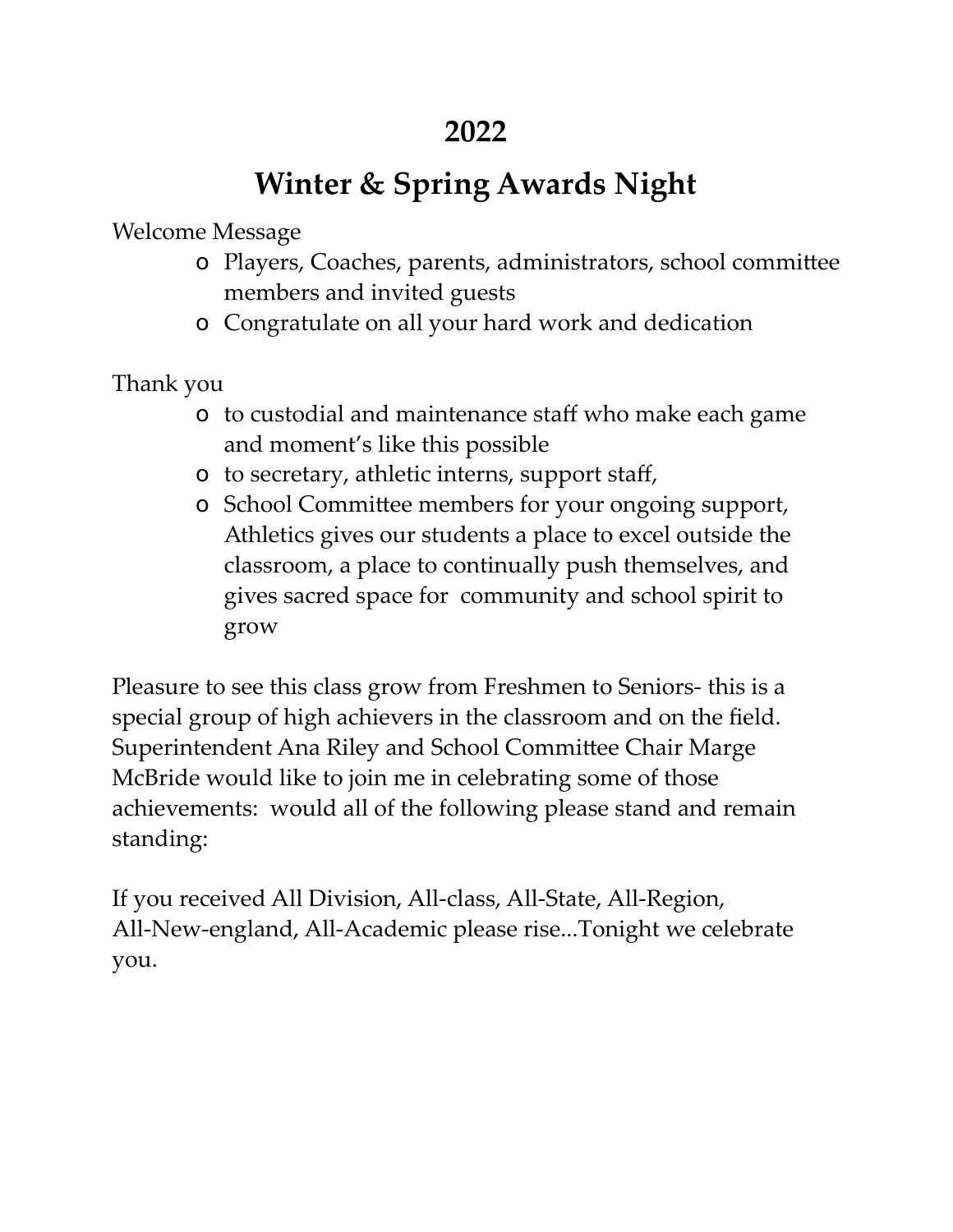Would the nominee for Academic All-American for the 2021-2022 school year please rise:

Josh Dewolf-Boys Lacrosse

Would the Senior Excellence Awards Winners from the United Soccer coaches Association please stand:

Jaden Terra & Tori Coroa

Would Eva White and Sam Merriam, Mt Hope's Student Athletes of the year please stand. An extra clap for Eva White who took the state as THE female student athlete of the year!

Would Josh Dewolf and Nora Prendergast nominees for the Pro-Jo Honor Roll please stand.

Niko Dasilva our Silver Dozen Award Winner please stand.

Congratulations you have all put our district on the Rhode Island, Regional & National Stage for accolades that represent the core mission of athletics at Mt. Hope High School; athletic prowess, grit, high achievement in the classroom and school spirit. Thank you for your hard work, and dedication!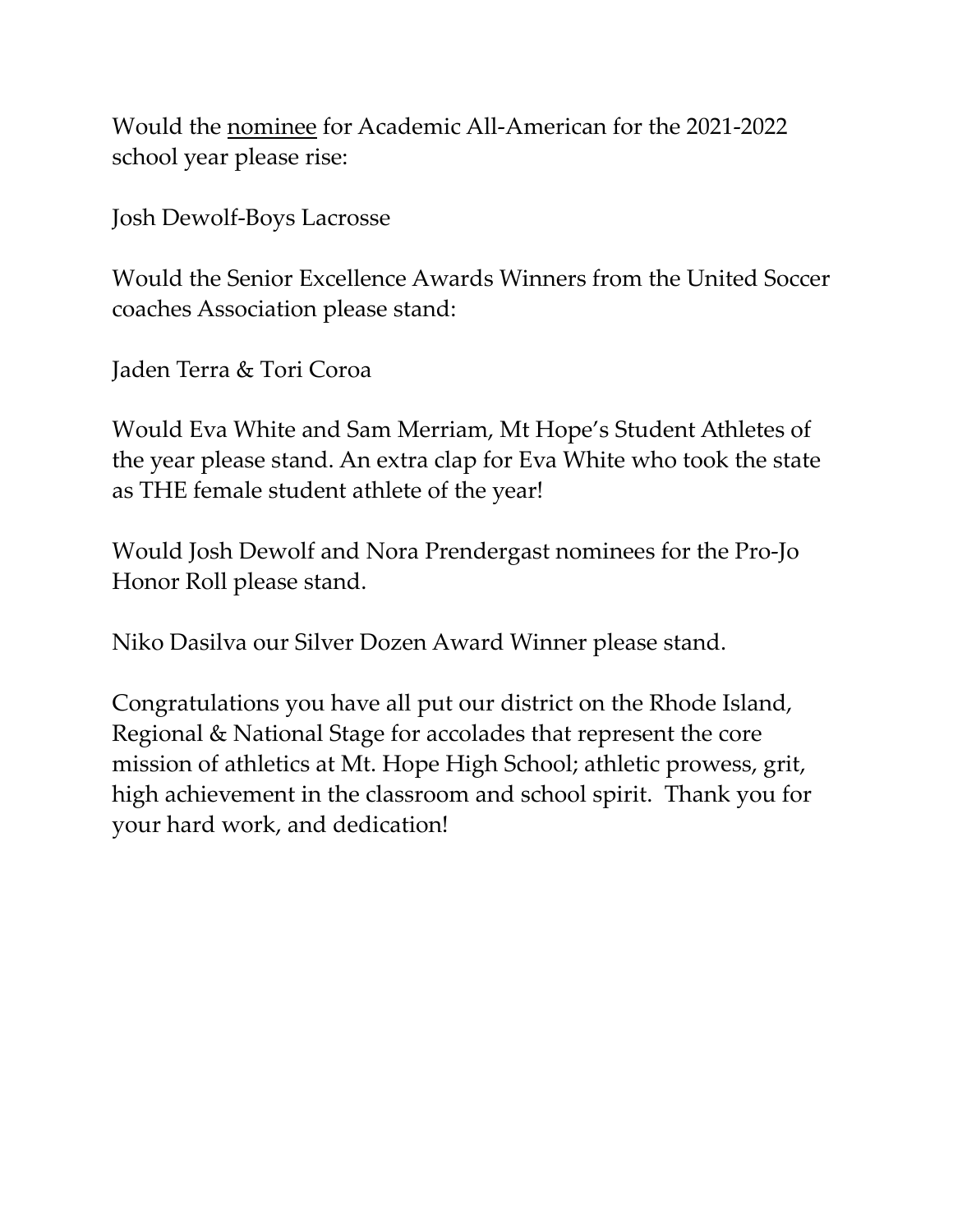**Unified Baseball** Tom Fullen

MV Player-Mike Bissonette MV Partner-Tori Coroa MIP-Mason Conte

Please stand for recognition for your Division Championship Banner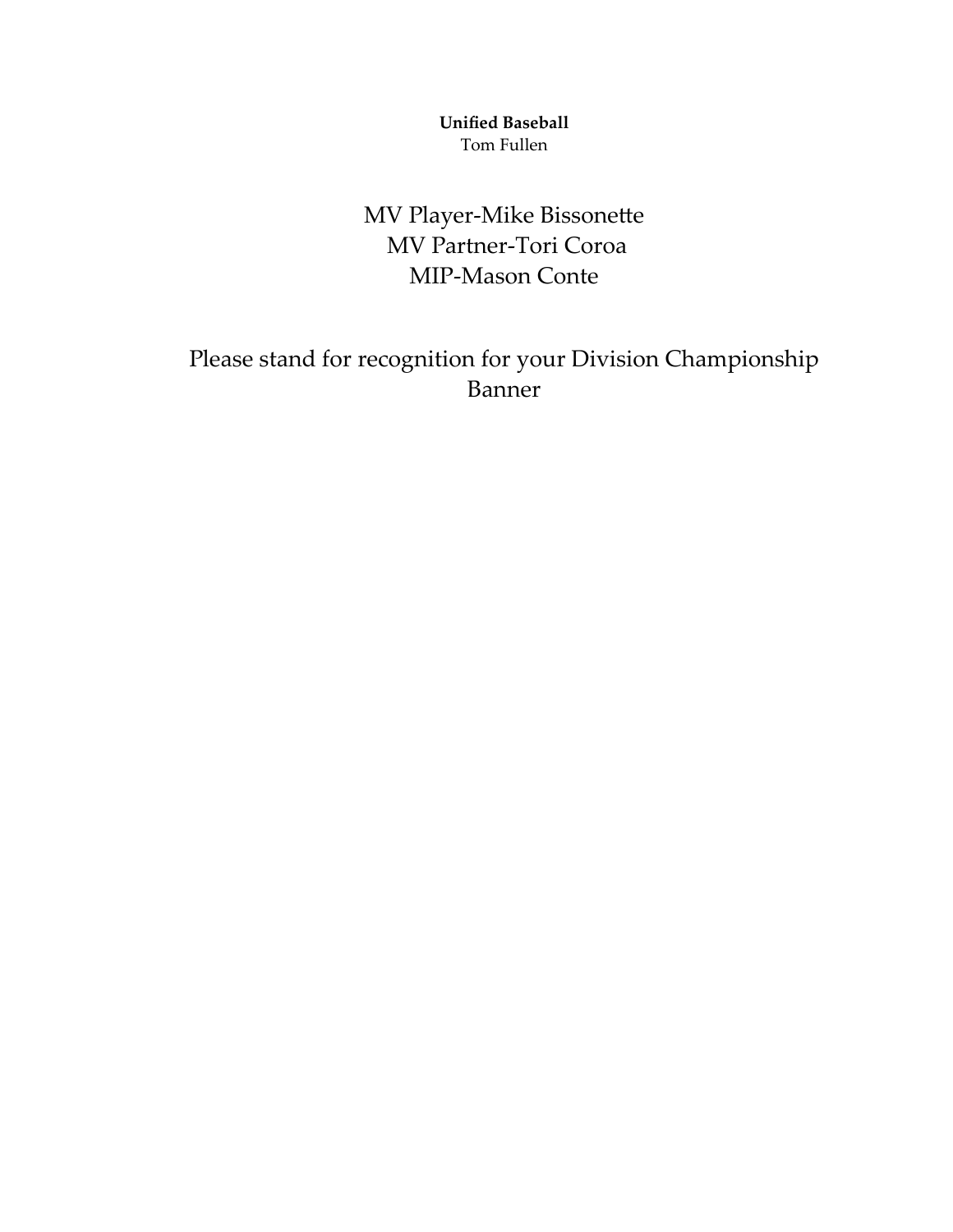#### **Baseball**

MIP- Parker Camelo

**B. Basketball**

MIP- Rick Julien

**G. Basketball**

MIP- Mia Padula

**Cheer**

MIP- Pamela Peters

**B. XC**

MIP- Jacob Betres

**G XC**

MIP- Reyn Ferri

**Football**

MIP- Rick Julien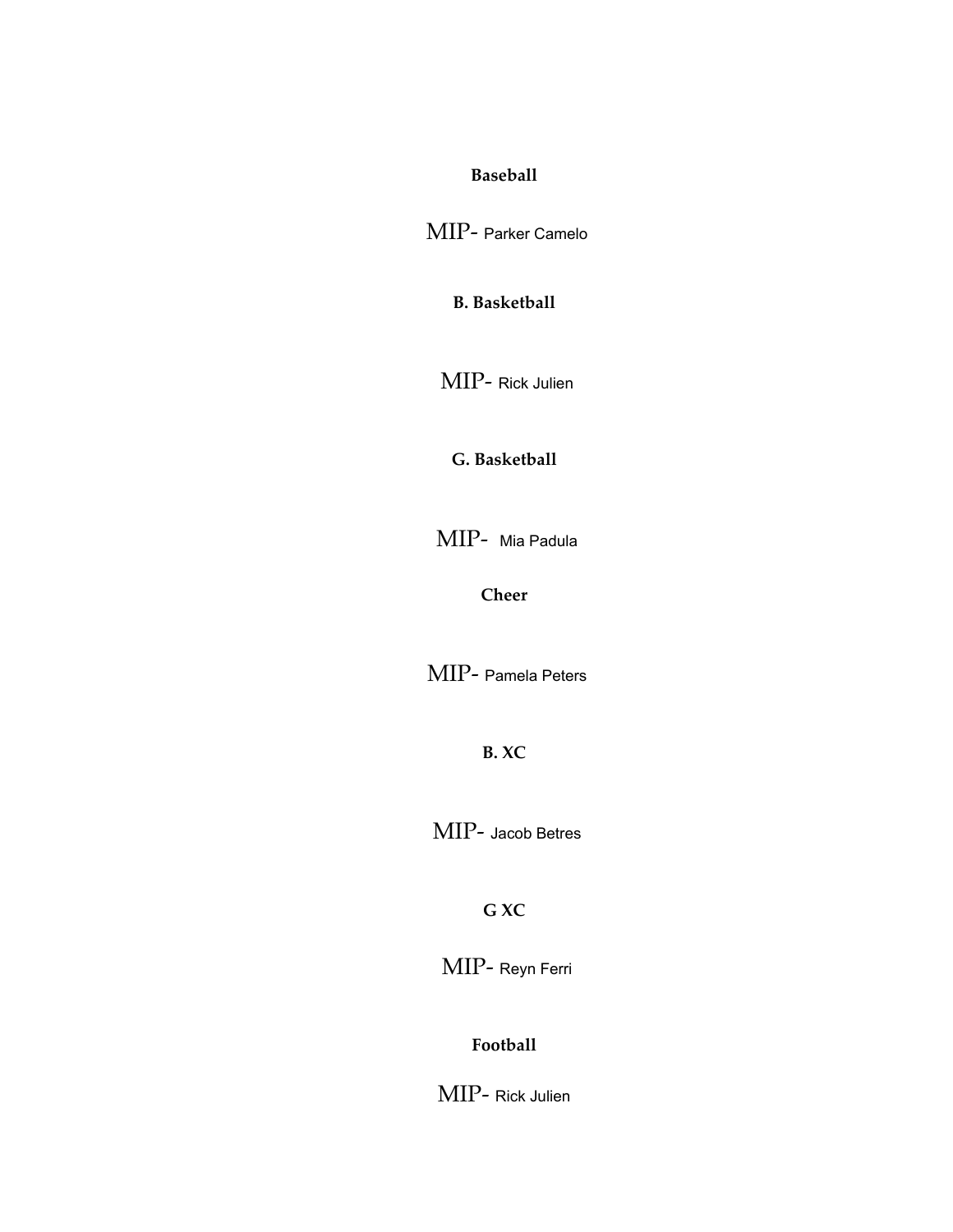#### **Gymnastics**

MIP- Angel Bzdula

#### **Hockey**

MIP- Kayden Carney

**B. Lacrosse**

MIP- Riley Spina

**G. Lacrosse**

MIP- Isabelle Correia

**B. Soccer**

MIP- Parker Camelo

**G. Soccer**

MIP- Shivani Mehta

**Softball**

MIP- Abby Petrillo

**B. Swim**

MIP- Brandon Nelson

**G. Swim**

MIP- Ella Quesnelle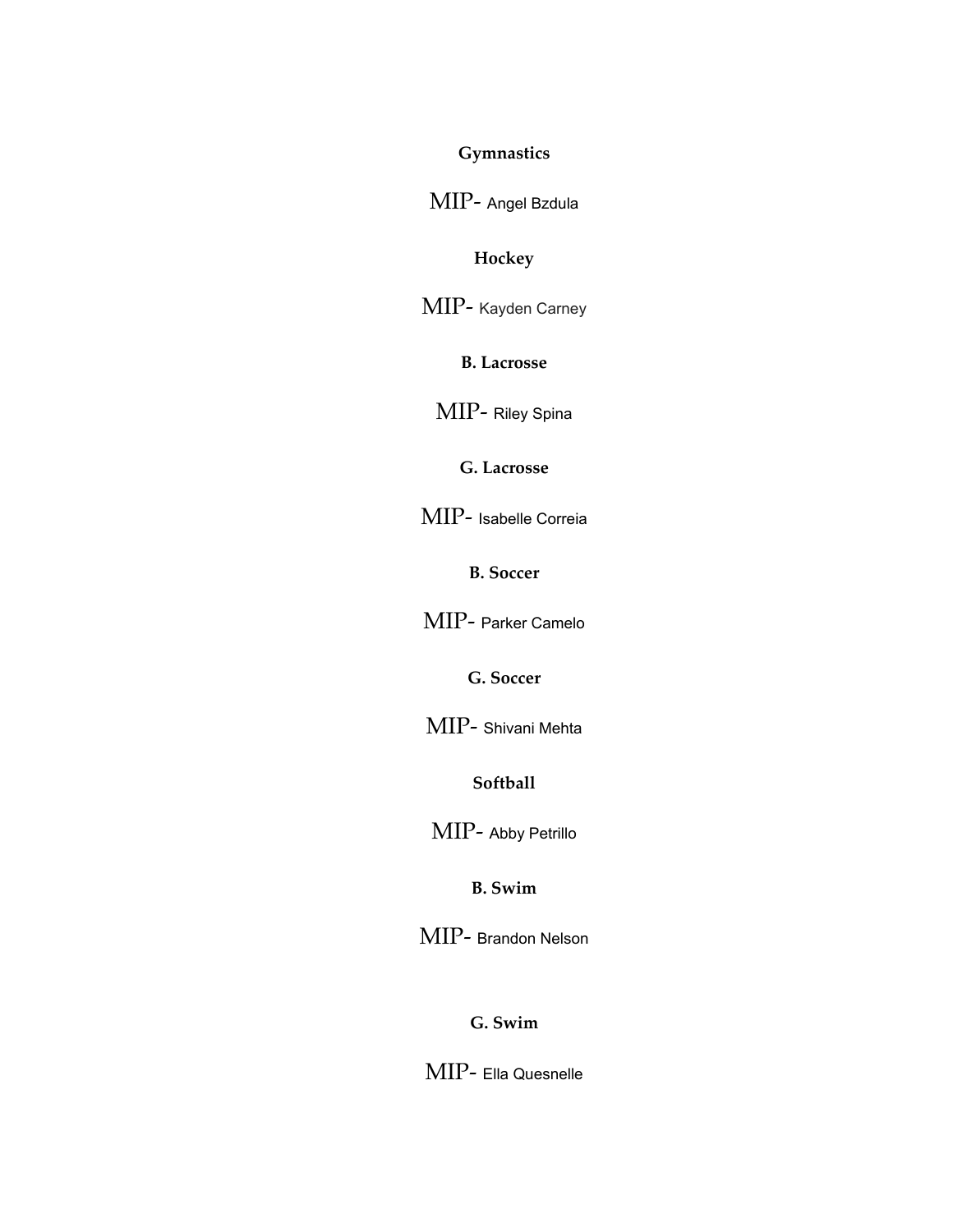**G. Tennis**

MIP- Ella Quesnelle

**G. Indoor Track**

MIP- Kali Rocha

**B. Outdoor Track**

MIP- David Lowney

**G. Outdoor Track**

MIP- Hannah Rezendes

**B. Volleyball**

MIP- Rick Julien

**G. Volleyball**

MIP- Emma Torres

**Wrestling**

MIP- Lucas Brum **Baseball**

MVP- AJ Jones

**B. Basketball**

MVP- Bruce McGuire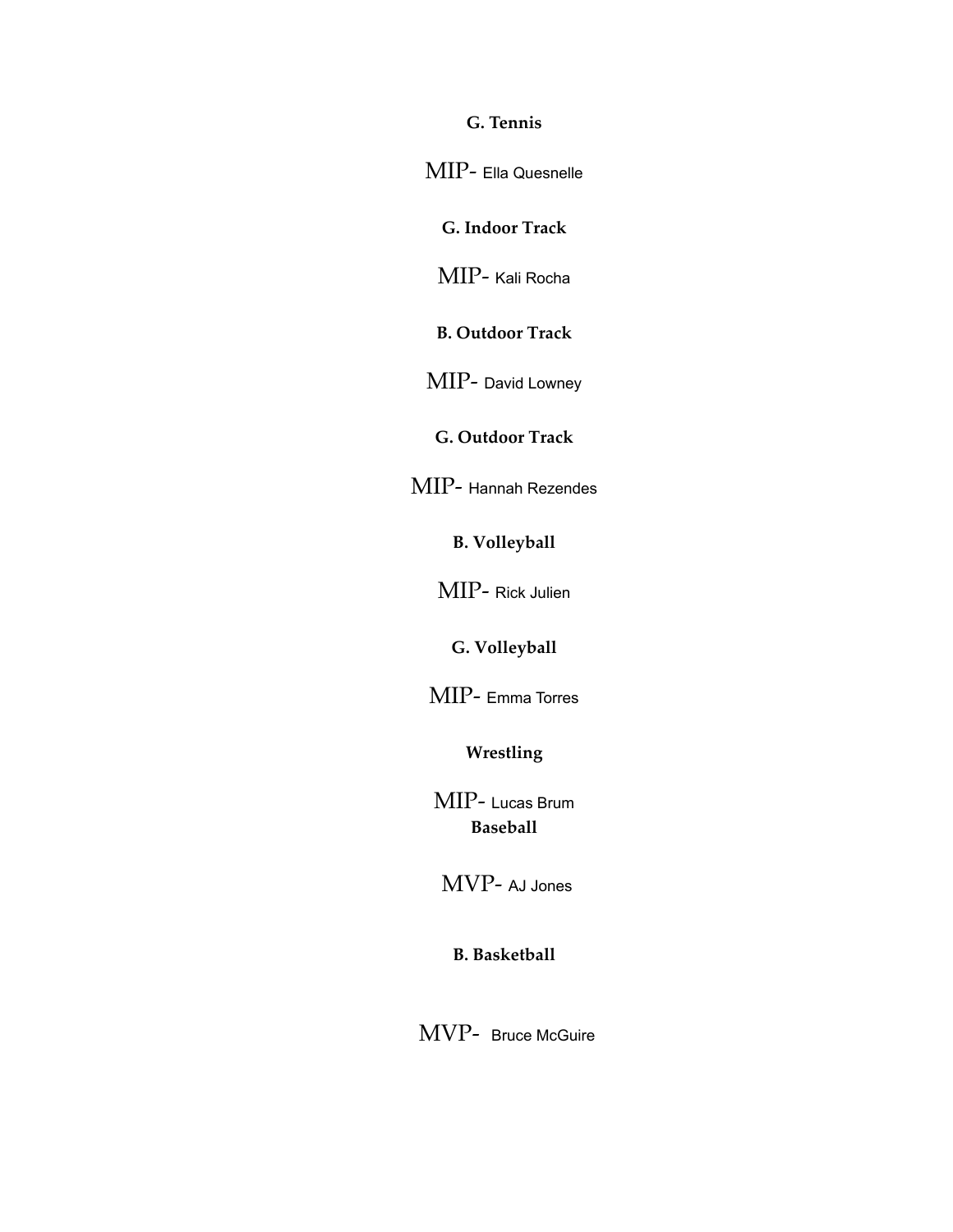**G. Basketball**

MVP- Reyn Ferris

**Cheer**

MVP- Luciano Camara

**B. XC**

MVP- Sam Merriam

**G XC**

MVP- Briana Moreira

**Football**

MVP- Brock Pacheco

**Gymnastics**

MVP- Reese Pavao

**B. Lacrosse**

MVP- Josh deWolf

**G. Lacrosse**

MVP- Abigail Razzino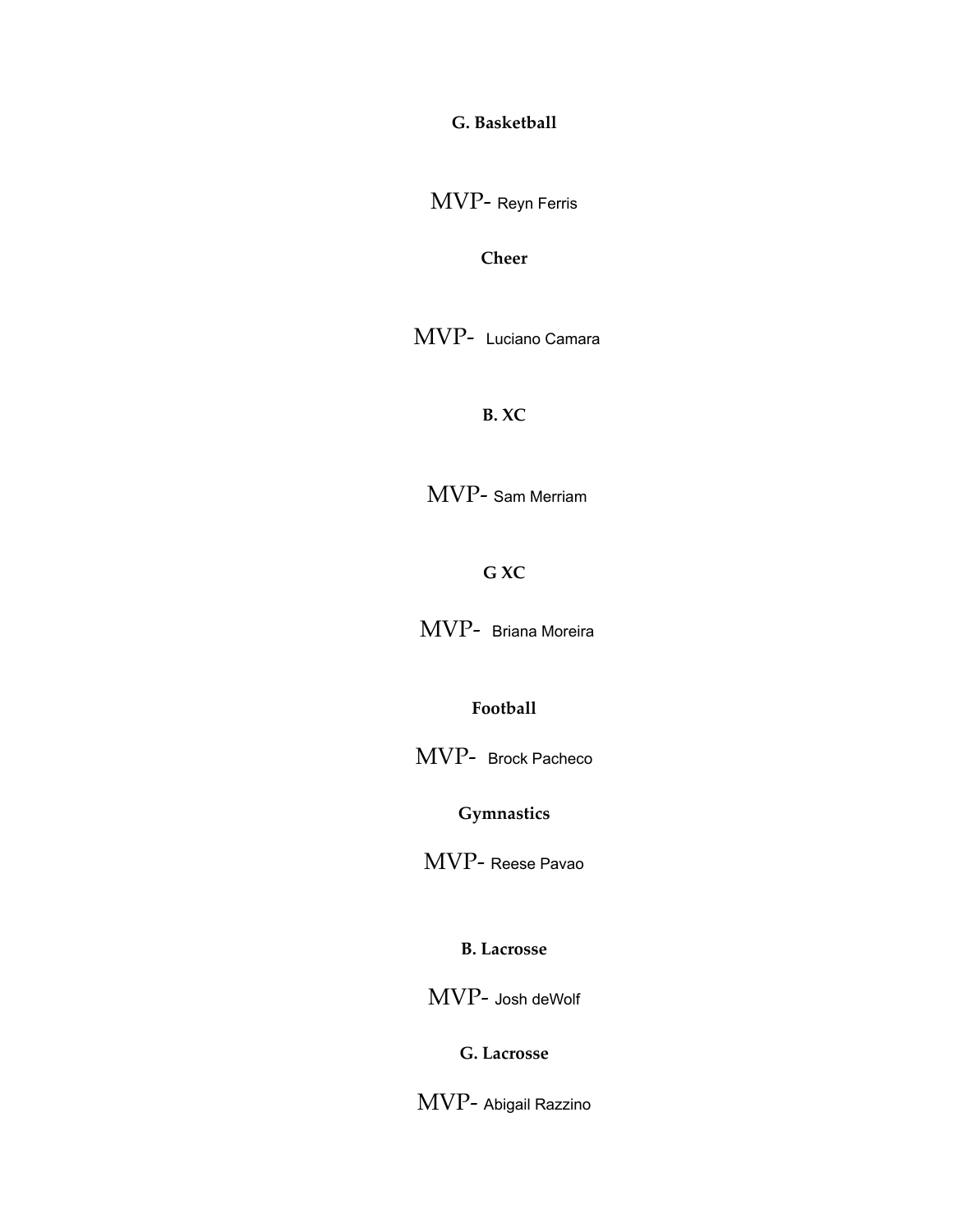**B. Soccer**

MVP- Chad Parente

**G. Soccer**

MVP- Tori Coroa

**B. Swim**

MVP- Ryan Patullo

**G. Swim**

MVP- Eva White

**G. Tennis**

MVP- Eva White

**G. Indoor Track**

MVP- Gabby Marsili

**B. Outdoor Track**

MVP- Jacob Ward

**G. Outdoor Track**

MVP- Gabby Marsili

**B. Volleyball**

MVP- Noah Rocha

**G. Volleyball**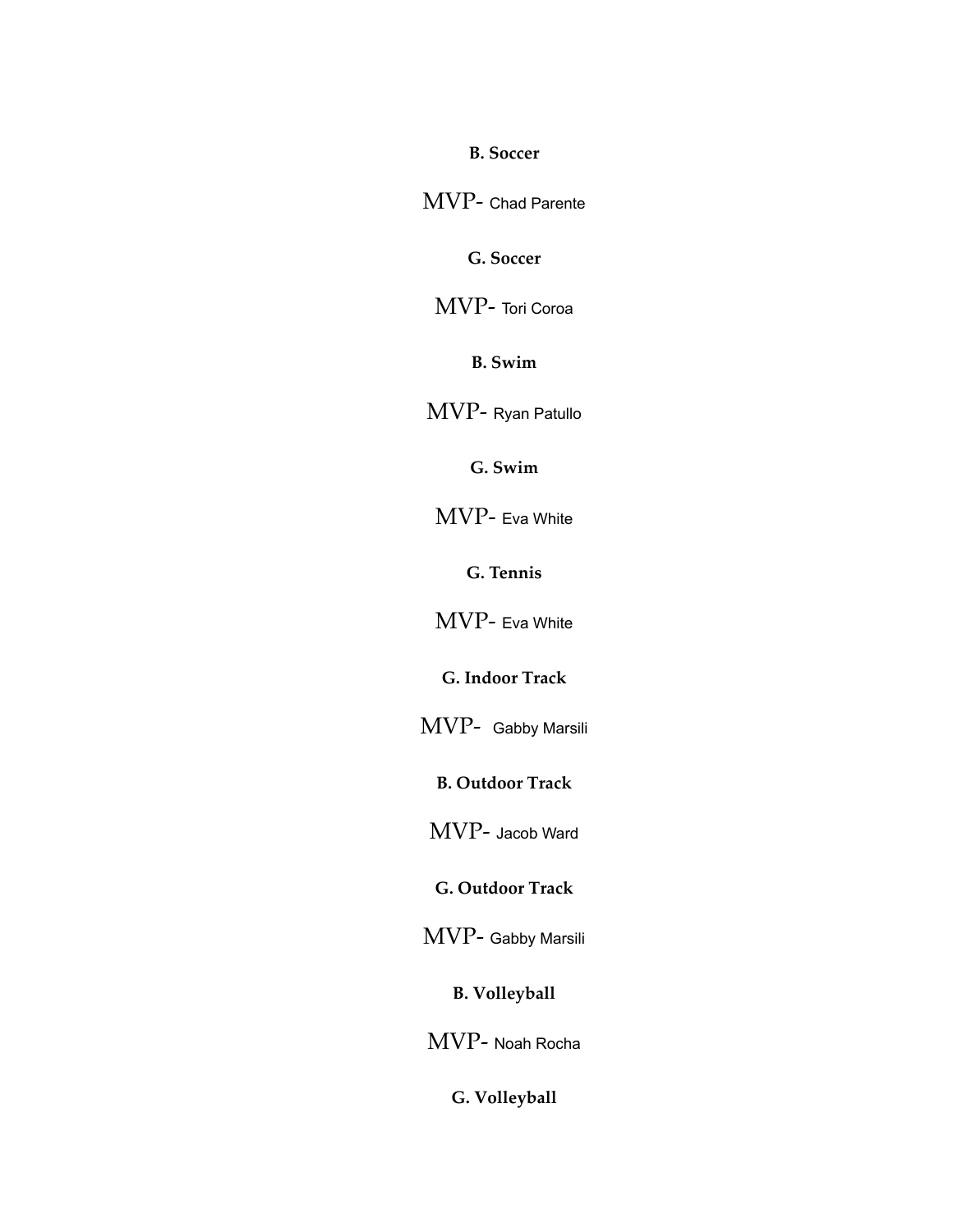MVP- Grace Stephenson

#### **Wrestling**

MVP- Atley Jenness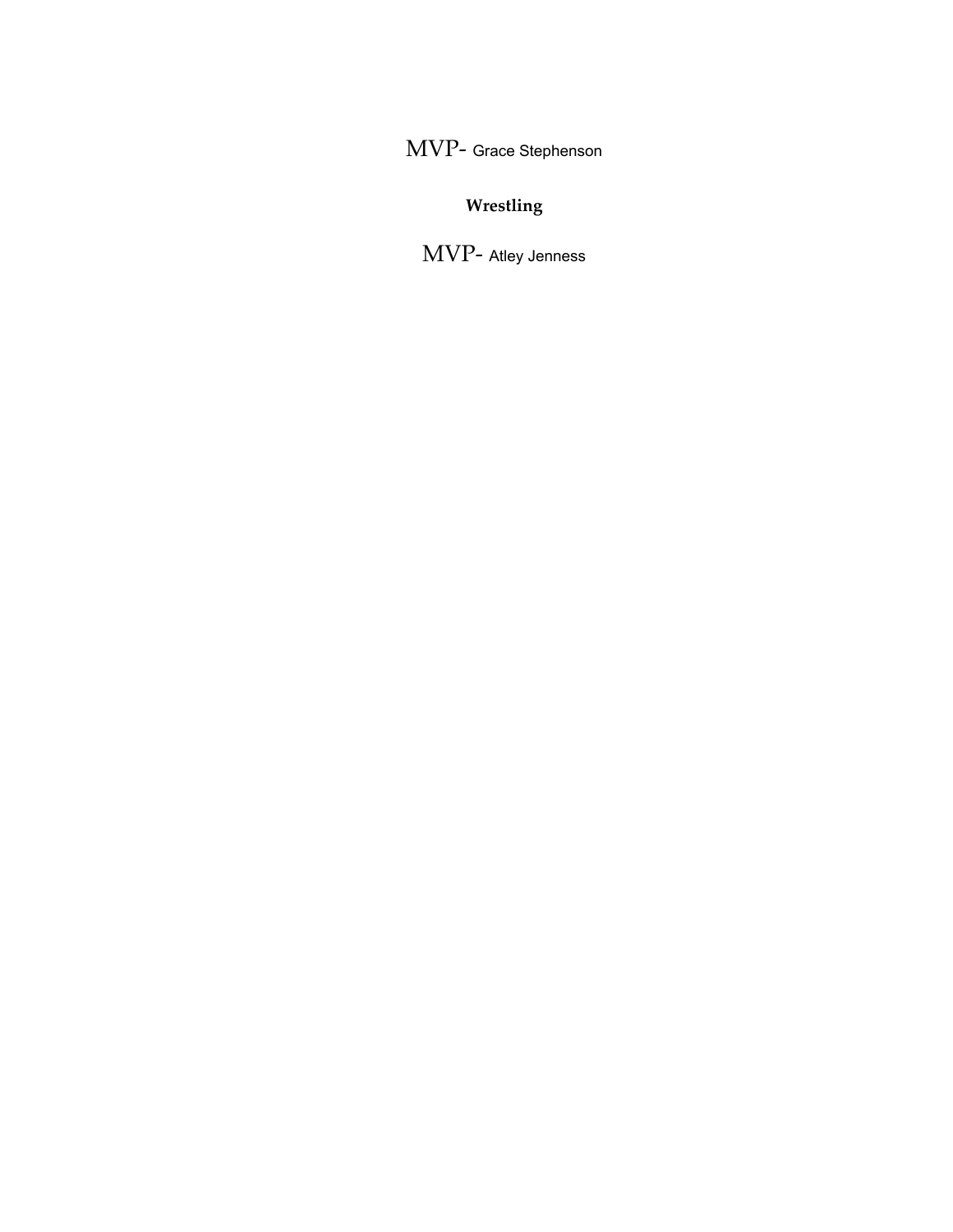## **Rookie of the year**

**I would like to invite our to the podium**

A first year varsity player who makes the biggest contribution to the team through athletic skills, team spirit, punctuality, camaraderie, and sportsmanship

## **Fall 2021**

Lucy O'Brien Maddox Canario

**Winter 2021-2022** Andrew McCarthy Lola Silva

**Spring 2022** James Thibaudeau Anna Van Amberg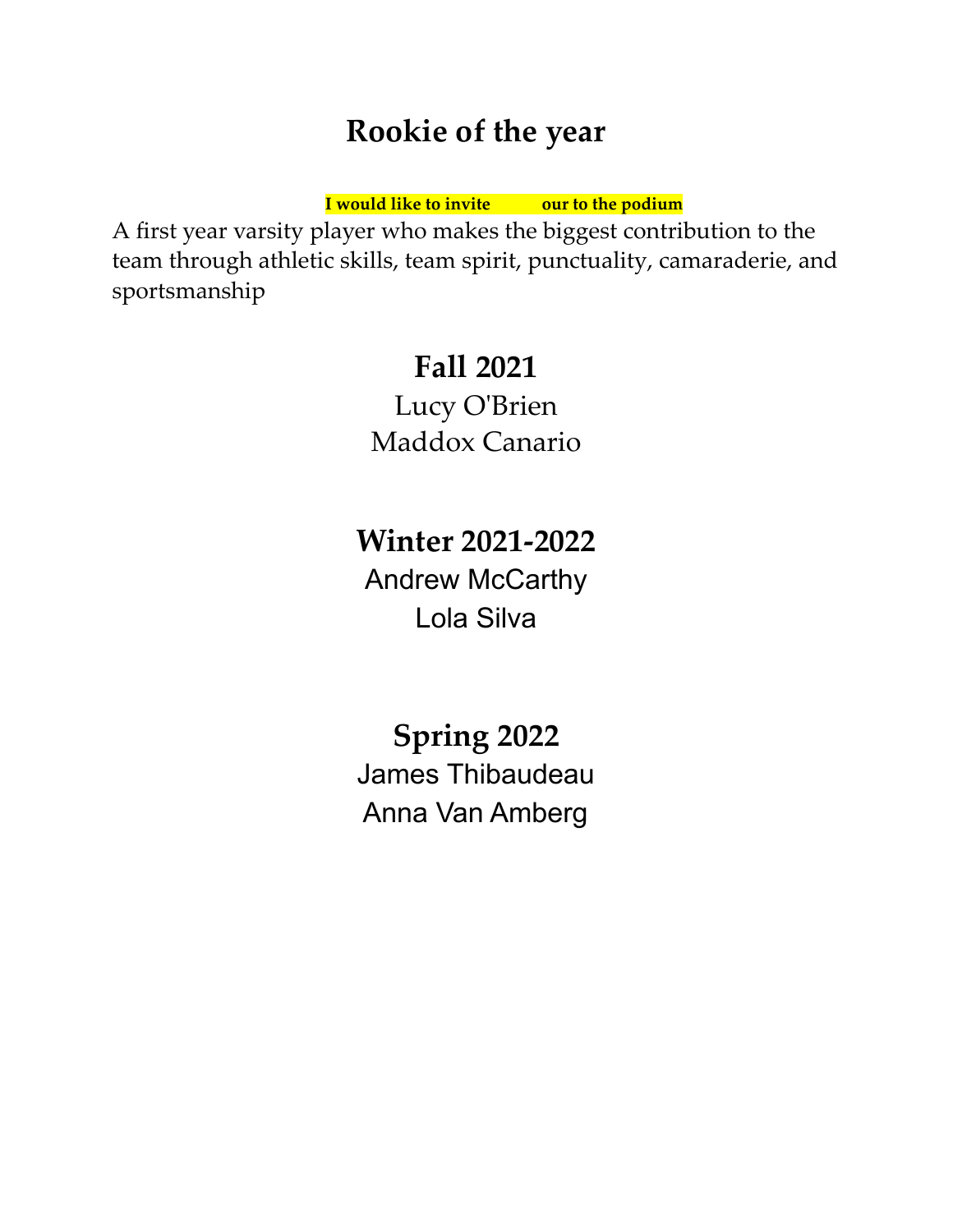# **Spirit of the Husky**

One who lives the mission of the program and therefore is both a strong student and athlete. Always exemplifies good sportsmanship, and is ever present and supportive regardless of their position in the team line up.

# **Fall 2021** Logan Levesque

**Winter 2021-2022** Cole Rybak

**Spring 2022** Dayton Van Amberg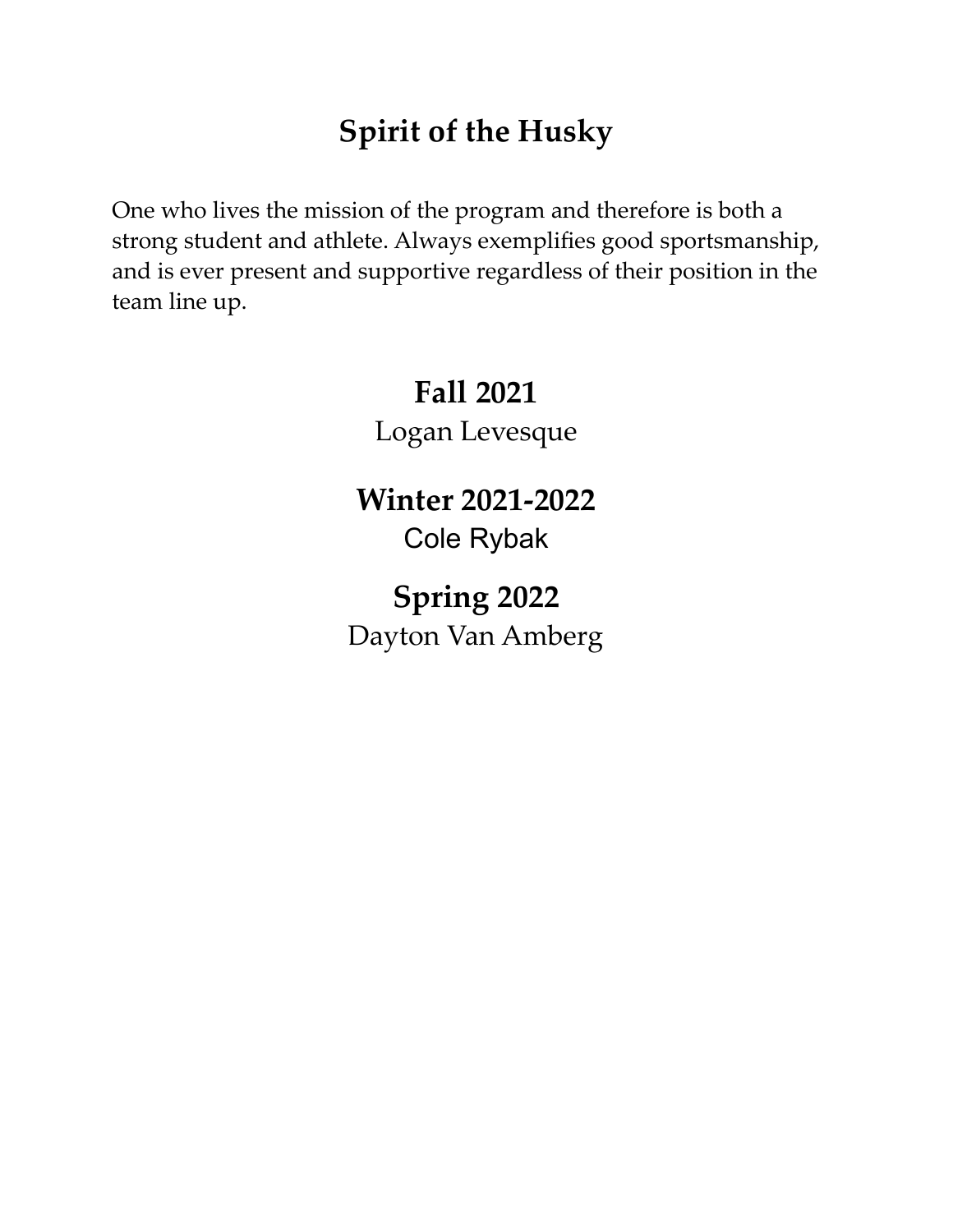At this time we would like to recognize individual accomplishments and team banners for the 2021-2022 school year. We had 2 new runners added to the Leaderboard for the top 10 5k time for 2022 would Sam Merriam, Owen Schenk please take your place beneath the running board.

Individual Freshman State Champion for Indoor and Outdoor Track in Long Jump- [Lola Silva](mailto:silval25@bwrsd.org)

Boys Basketball Division and State Championship Banner Both Boys and Girls Swim won the Statewide Sportsmanship Award for 2022 Softball Division Championship Banner

#### **Silver Dozen Award**

#### Niko Dasilva

**Would Niko Dasilva please take your place to reveal your Name in the Silver Dozen on three, two, one..**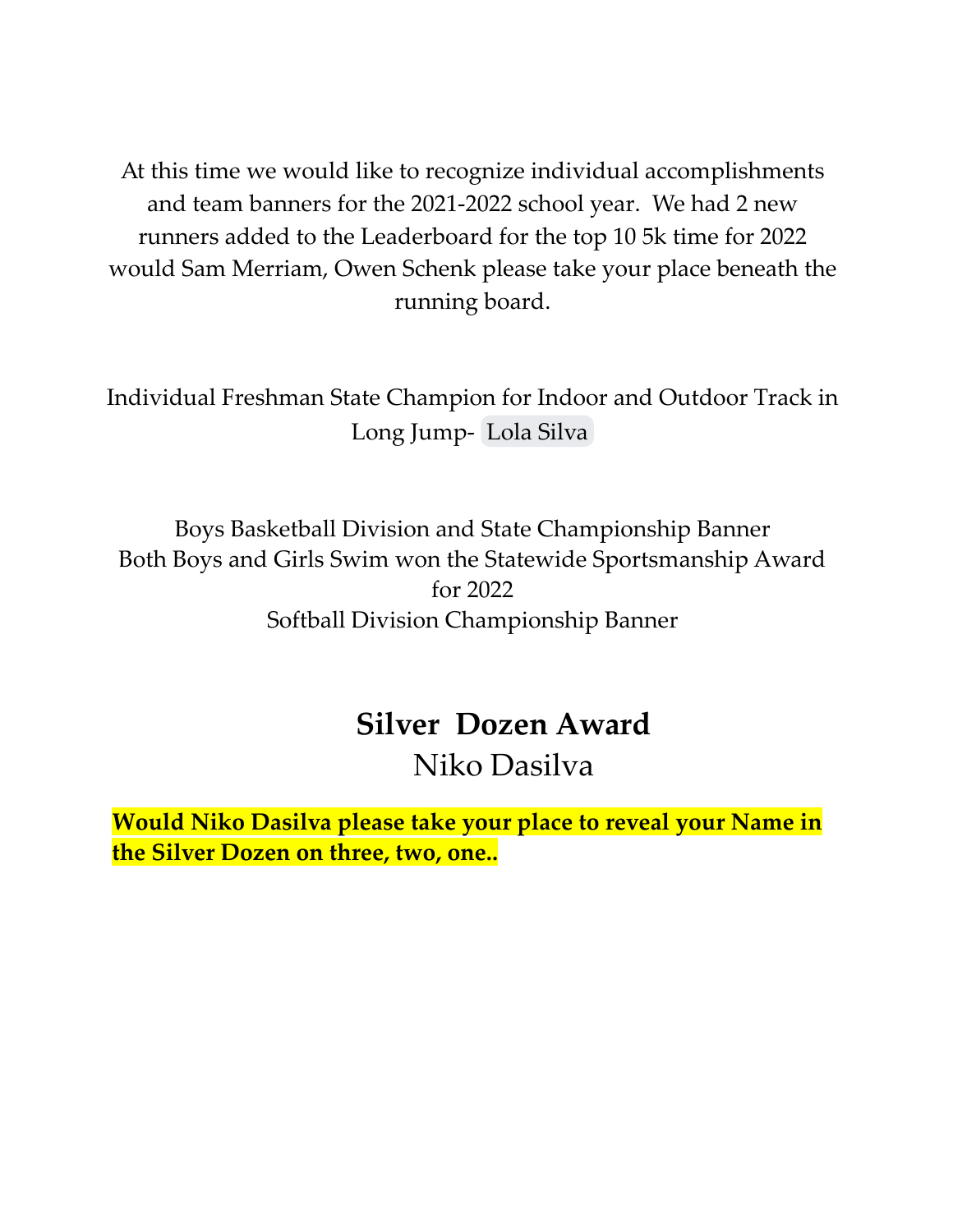## **SENIOR Scholar Athlete Medal Recognition**

**I would like to invite Dr. Dibiase to the podium to recognize our scholar athletes who demonstrate balance and determination between our athletic fields and classrooms**

**Class of 2022, would the following Scholar Athletes please stand to be recognized.**

**Victoria Almeida Emily Almonte Nicholas Andreozzi Zachary Avila Bianca Baldinelli Lyla Biancuzzo Isabel Bible Michael Bissonnette Emma Bourassa Lucas Brum Angel Bzdula Luciano Camara Matthew Coelho Tori Coroa Isabelle Correia Nikolas DaSilva Allyson Devine Joshua deWolf Alana Ferro Meghan Francis**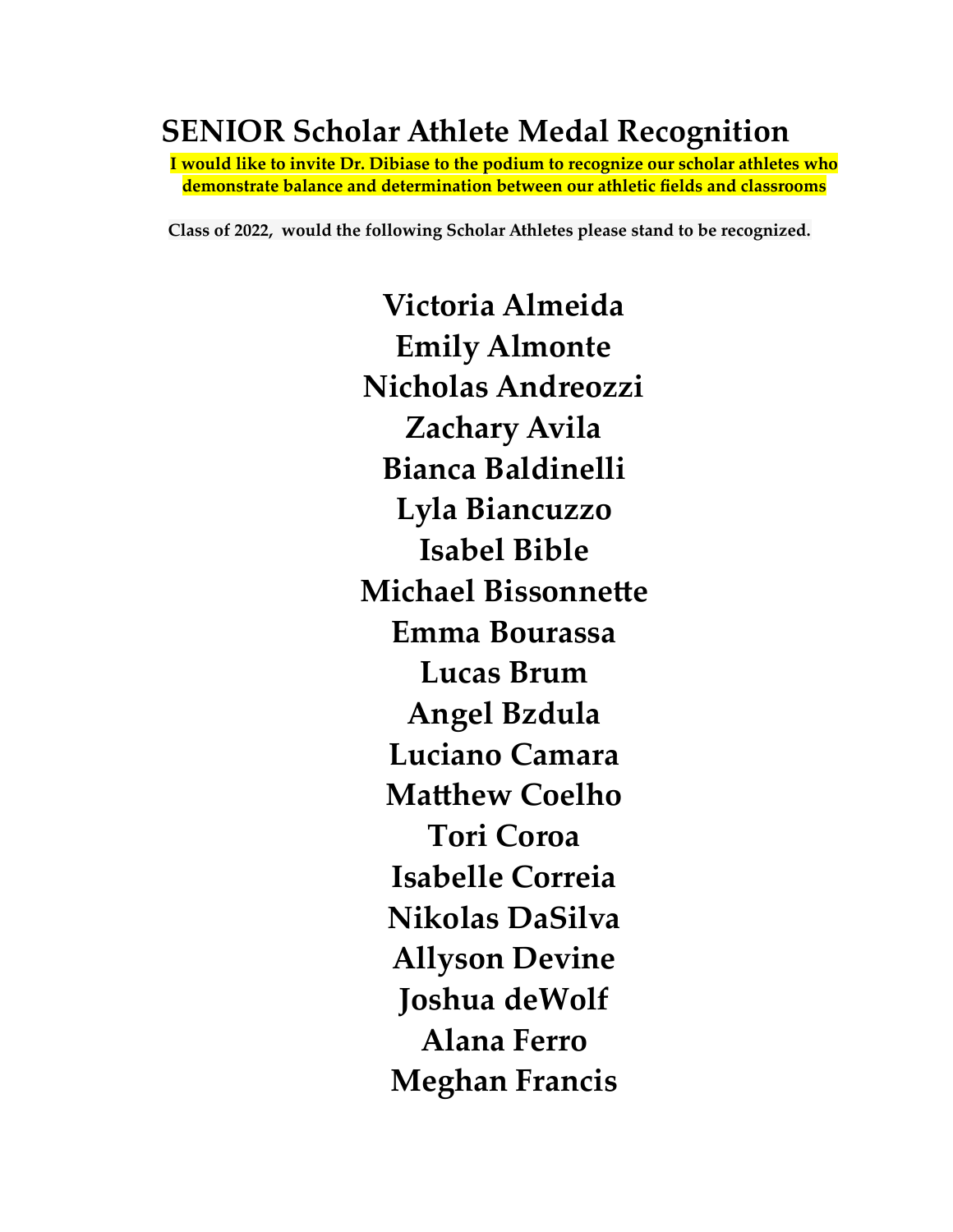**Christopher Frawley Noah Furtado Emma Gifford Abigail Golden Joviana Goldstein Alice Grantham Jared Hughes Amani Jackson Logan Justa Luke Krawczak Logan Levesque Emily Marino Gabriella Marsili Bruce McGuire Aditi Mehta Samuel Merriam Nathan Moniz Briana Moreira Brandon Nelson Thomas Nichols Amelia Oliveira Mia Padula Ryan Patullo Reese Pavao**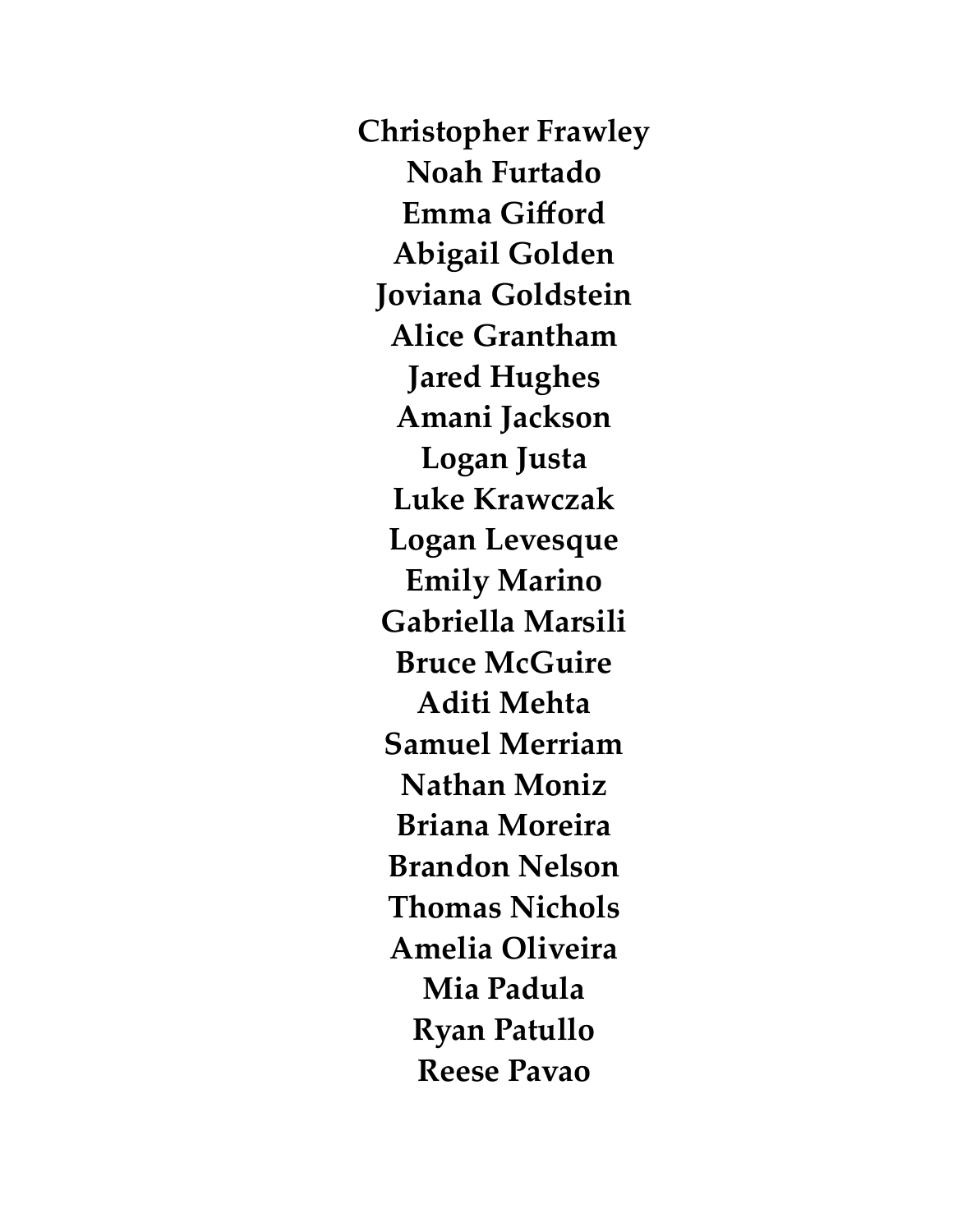**Jacob Perry Pamela Peters Sophie Pimental Nora Prendergast Brooke Ramella Mikayla Ricks Noah Rocha Aeryal Rodrigues Kaden Silva Grace Stephenson Jayda Sylvia Matthew Terceiro Maria Tucciarone Jayden Terra Jacob Ward Eva White Margaret Williams**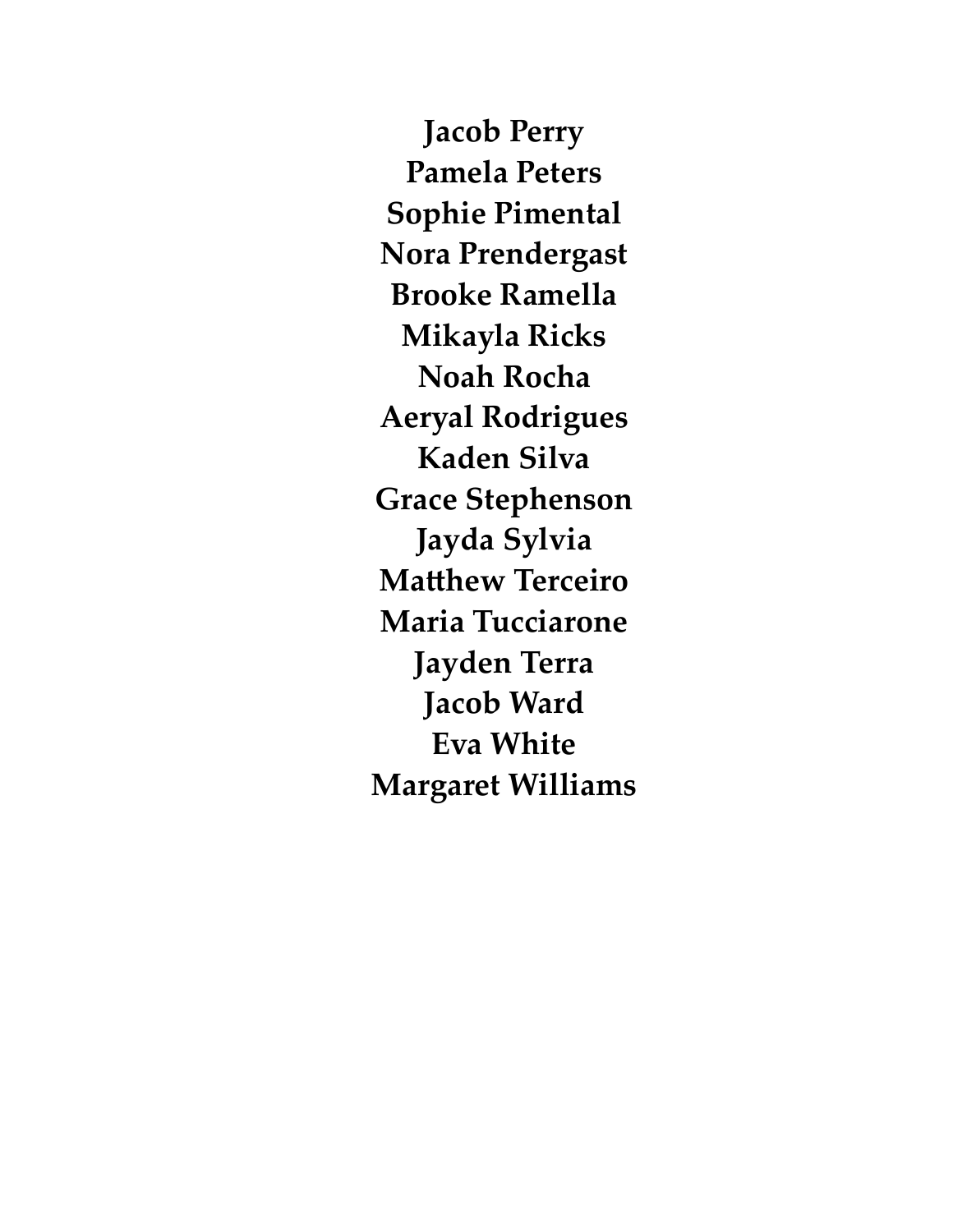### **Husky Pen Awards 2022**

Given to the top 2 graduating Student Athletes with the highest GPA:

## **[Eva White](mailto:whitee22@bwrsd.org) Aditi Mehta**

**Mrs. Allison Lewis could not be with us tonight but extends her best to the class of 2022 and all student athletes here with us tonight. Each year Mrs. Lewis selects two pen award winners** Given to 2 student athletes who has most improved through utilizing the Academic Support Program during the 2021-2022 school year

> **Ben Calouro Zachary Bernardo**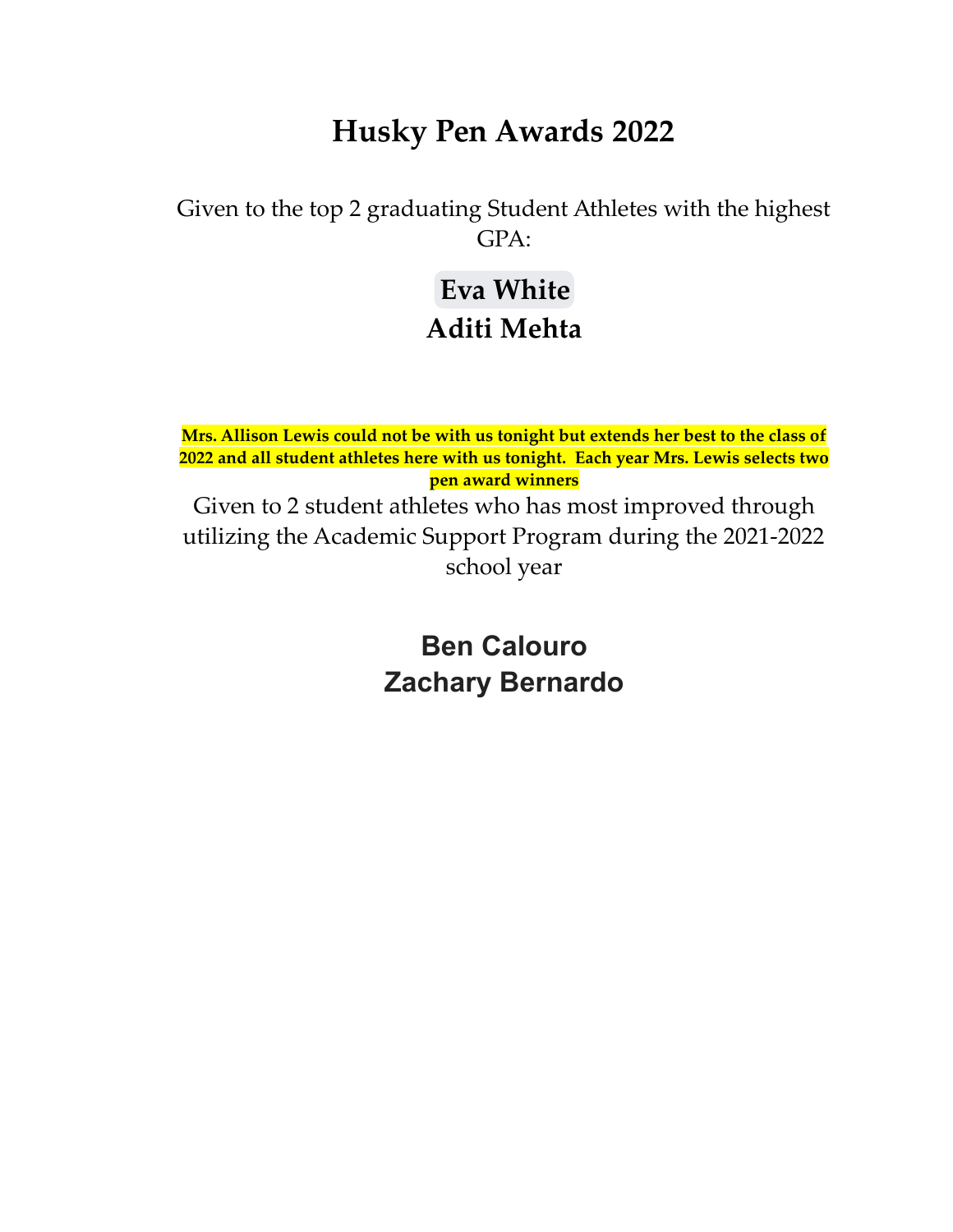#### **3-Sport Athletes Awards I would like to invite Dr. Dibiase to the podium**

**Joshua deWolf, Cross-Country, Basketball, Lacrosse**

**Gabriella Marsili, Cross-Country, Indoor Track, Outdoor Track**

**Emma Bourassa, Soccer, Indoor Track, Lacrosse**

**Rick Julien, Football, Basketball, Track, Volleyball**

**Logan Levesque, Soccer, Basketball, Softball**

**Aditi Mehta, Tennis, Basketball, Outdoor Track**

**Briana Moreira, Cross-Country, Indoor Track, Outdoor Track**

**Ryan Patullo, Swim, Unified Basketball, Volleyball**

**Craig Vedar, Football, Wrestling, Lacrosse Grace Stephenson Volleyball, Basketball, Softball**